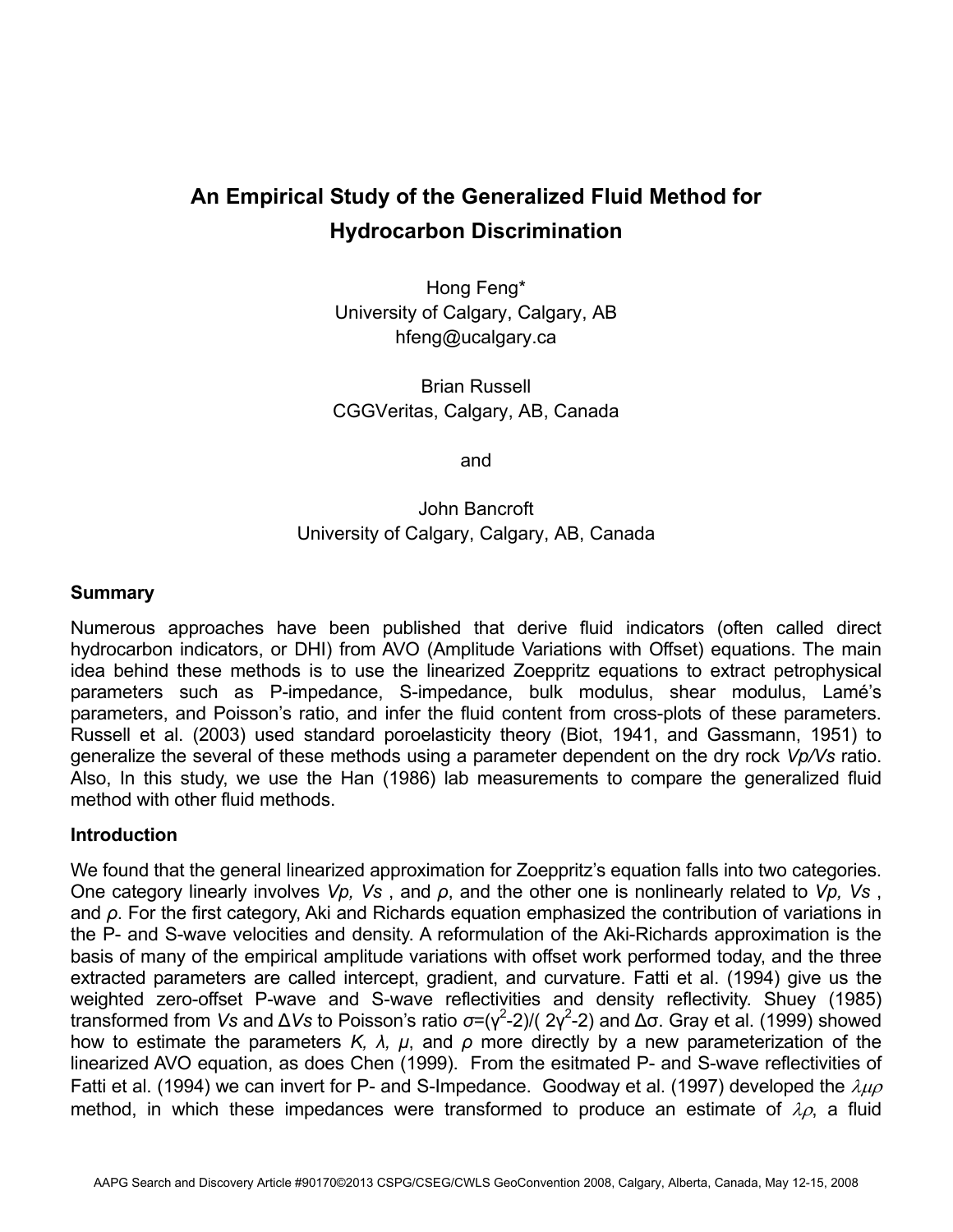indicator, and  $\mu$ <sub> $\alpha$ </sub>, an indicator of the rock matrix. Russell et al. (2003) generalized the  $\lambda\mu\rho$  method, introducing a constant scale factor dependent on the dry rock *Vp/Vs* ratio as a better fluid discriminator. In this talk, we will first review the generalized fluid method and then test this method using a number of measured saturated and dry rocks.

#### **The Generalized Fluid Method**

As discussed by Russell et al. (2003), the seismic velocity of an isotropic material can be estimated using known rock moduli and density. P- and S-wave velocities in isotropic media are estimated as:

$$
V_p = \sqrt{(\lambda + 2\mu)/\rho} = \sqrt{(K + 4/3\mu)/\rho}
$$
 (1)

$$
V_s = \sqrt{\mu / \rho} \tag{2}
$$

where *Vp* and *Vs* are the P- and S-wave velocities, *K* is bulk modulus, *μ* is shear modulus, *λ* is the Lamé parameter, and *ρ* is the mass density.

Based on Biot-Gassmann theory, we have the following relationship (Krief et al, 1990):

$$
\lambda_{sat} = \lambda_{dry} + \beta^2 M \tag{3}
$$

$$
K_{sat} = K_{dry} + \beta^2 M \tag{4}
$$

where  $\lambda_{sat}$  is the first Lamé parameter for the saturated rock,  $\lambda_{div}$  is the first Lamé parameter for the dry frame,  $K_{sat}$  is the bulk modulus of the saturated rock,  $K_{\mu\nu}$  is the bulk modulus of the dry rock,  $\beta$ is the Biot coefficient, and *M* is the modulus or the pressure needed to force water into the formation without changing the volume.

Using the  $\beta^2 M$  term, we can rewrite the equation for P-wave velocity (equation 1) in the saturated case as:

$$
V_{p} = \sqrt{(\lambda_{\text{dry}} + 2\mu + \beta^2 M)/\rho_{\text{sat}}} = \sqrt{(K_{\text{dry}} + 4\mu/3 + \beta^2 M)/\rho_{\text{sat}}}
$$
(5)

or, as

$$
V_{p} = \sqrt{(s+f)/\rho_{sat}}
$$
 (6)

where  $f$  is a fluid term equal to  $\beta^2 M$ , and *S* is a dry-skeleton term that can be written either as  $K_{\text{drv}} + (4/3)\mu$  or  $\lambda_{\text{drv}} + 2\mu$ .

Using P- and S-wave impedances we can derive the generalized fluid term:

$$
I_p^2 - cI_s^2 = \rho(s + f - c\mu)
$$
 (7)

Russell et al. (2003) suggested that proper selection of *C* can cancel the dry skeleton term in the equation (7). If  $C = (V_p / V_s)_{dyn}^2$  equation (7) will be:

$$
I_p^2 - cI_s^2 = \rho(s + f - c\mu) = \rho f \tag{8}
$$

Murphy et al. (1993) and Hedlin (2000) have suggested that  $K_{\mu\nu}/\mu$  is equal to 0.9 to derive  $K_{\mu}$ , which is equivalent to  $\beta^2 M$  in equation (3). In their formulation, C is equal to 2.233. Goodway et al.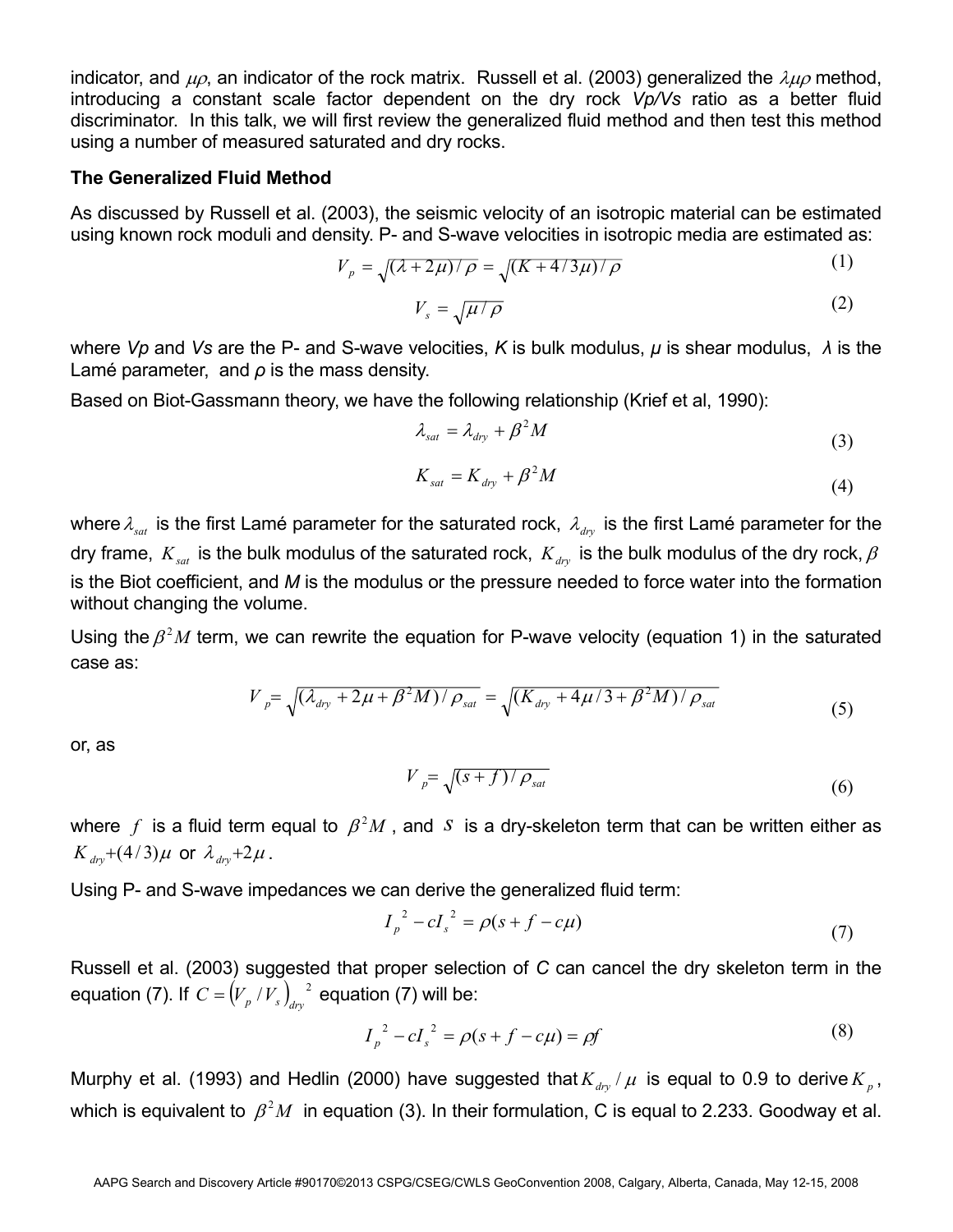(1997) suggested using  $\lambda \rho$  as the hydrocarbon indicator, which implies a C value of 2. Hilterman (2001) assumes that  $K_{\text{dry}}/\mu$  is equal to 1.0, which implies a C value of 2.333.

Inspired by the Grey et al. (1999) parameterization of the linearized AVO equation, Russell et al. (2006) re-expressed the Aki-Rechards equation as:

$$
R_{pp}(\theta) = a(\Delta f / f) + b(\Delta \mu / \mu) + c(\Delta \rho / \rho)
$$
\n(9)

where  $a = (1/4 - \gamma^2_{\text{dry}}/4\gamma^2_{\text{sat}})\sec^2 \theta$ ,  $b = \gamma^2_{\text{dry}}/4\gamma^2_{\text{sat}}\sec^2 \theta - 2/\gamma^2_{\text{sat}}\sin^2 \theta$ ,  $c = 1/2 - 1/4\sec^2 \theta$ ,  $\gamma^2_{sat} = (V_{n}/V_{n})^2_{sat}$ , and  $\gamma^2_{-dry} = (V_{n}/V_{n})^2_{-dry}$ , which is equivalent to to the c value in equation (8).

Equation (9) gives us new physical insight into the relationship between linearized AVO and poroelasticity, and is a generalization of the equations of Gray et al. (1999). If we use  $\gamma^2_{\text{div}} = 2$ , we obtain the Gray et al. (1999) expression for *λ*, *μ*, and *ρ*. If we use  $\gamma^2_{\text{div}} = 4/3$ , we obtain the Gray et al. (1999) expression for *K, µ,* and  $\rho$ . Russell et al. (2003) claim that  $\gamma^2_{\text{div}} = 2.333$ , which implies that  $K/\mu = 1$ , is more appropriate for the reservoir rocks such as consolidated sandstones.

## **Empirical Study**

To diagnose the sensitivity of the generalized fluid term with other fluid indicators, we use Han's (1986) data set, which covers a wide range of porosities and clay contents at different pressure. These samples are used not only for calculating the fluid terms but also for investigating the effect of clay content, porosity, and pressure on the **c** value in sandstone.

From Figure 1, it is easy to observe that **c** increases with porosity and clay content. Also, the **c** value increases with the pressure. The value of 2.233 is appropriate for clean sands. For lithologies other than clean sandstone, **c** is about 2.333.

Table 1 shows the mean value, standard deviation, and the fluid indicator coefficient for each fluid term at the pressure of 5 MPa. Each fluid indicator coefficient diagnose the sensitivity to fluid discrimination and is defined as the difference between dry and wet sandstone divided by the mean value of the standard deviation for wet and dry sandstone. It can be observed that the fluid coefficient for *λρ , K, λ, μ/λ , σ , K-μ, Ip2 -cIs2* , and Δ*F* are much higher than other indicators, which means these indicators can easily be used to separate wet sandstones from dry sandstones. Among these indicators, *Ip<sup>2</sup>-cIs<sup>2</sup>* is the most sensitive indicator for the fluid content. With these rigidity modulus related attributes, such as *Vs, Is, μρ*, and *μ*, we have almost no chance of distinguishing dry sandstone from wet sandstone.

Figure 2 is the plot of the fluid indicator coefficient versus pressure. These lines suggest that, with decreasing pressure, we have a better chance to separate wet sandstone from dry sandstone. At the pressure of 5 MPa, the dry sandstone has significantly higher values of fluid indicator coefficient for indicators *λρ, K, λ, μ/ λ , σ , K-μ, Ip2 -cIs2* , and Δ*F* than those at 50 MPa. That means the chance to differentiate dry sandstone from wet sandstone is bigger at shallow depths, but is possible at greater depths.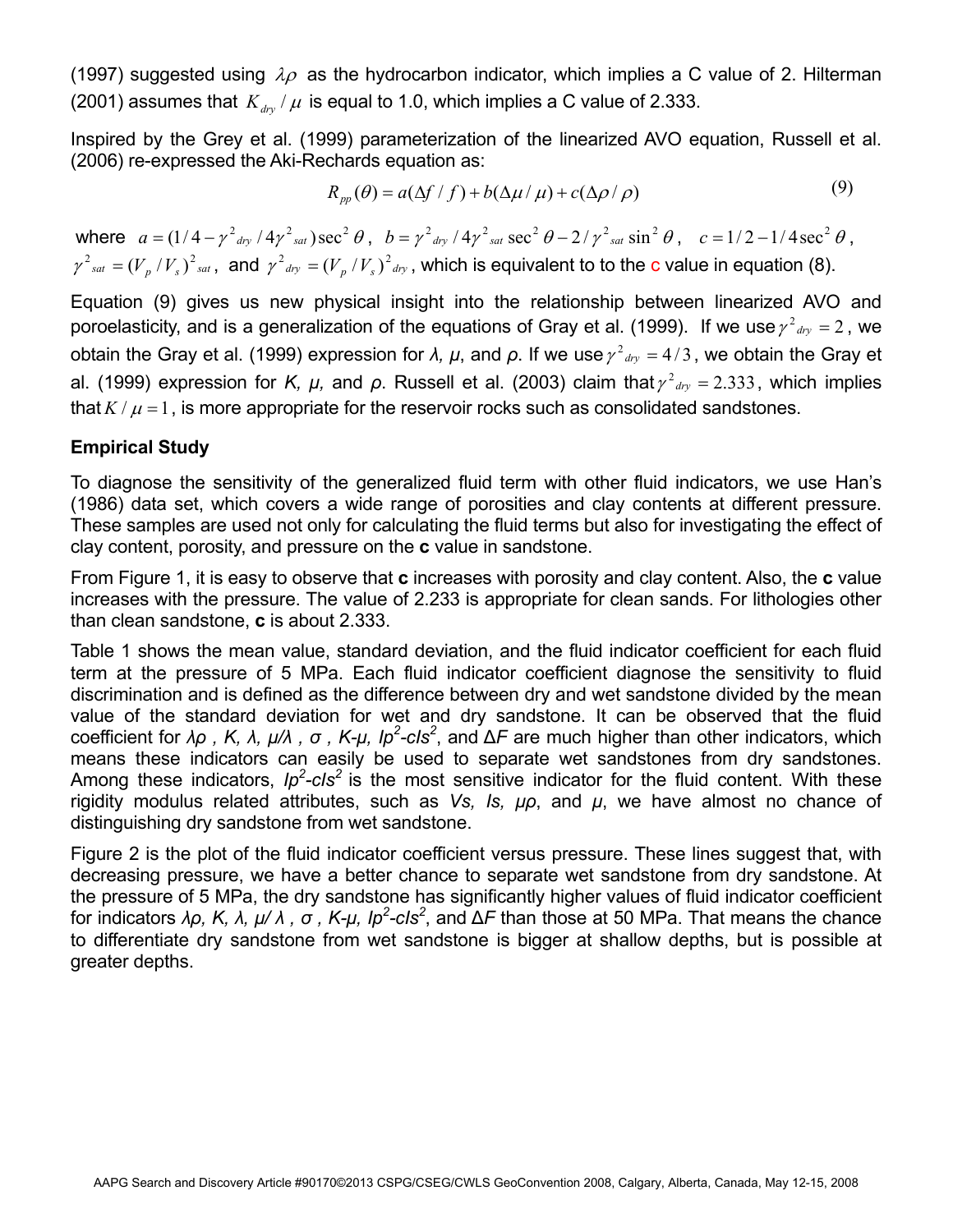

Figure 1: (a) Plot of C value versus pressure; (b) Plot of C value versus porosity color-coded with clay content for 65 shaly sandstone samples at Pe = 5 MPa.

|      | Hydrocarbon indicators      |            | Vp<br>(km/s) | V <sub>s</sub><br>(km/s) | Vp/Vs        | $\boldsymbol{\rho}$<br>(g/cc) | $\mathbf{I}_{\mathbf{p}}$<br>(km/s.g/cc) | <b>Is</b><br>(km/s.g/cc) | uρ<br>(GPa.g/cc) | $\lambda \rho$<br>(GPa.g/cc) |
|------|-----------------------------|------------|--------------|--------------------------|--------------|-------------------------------|------------------------------------------|--------------------------|------------------|------------------------------|
| 5MPa |                             |            |              |                          | $(\text{-})$ |                               |                                          |                          |                  |                              |
|      | Dry                         | Mean value | 3.33         | 2.22                     | 1.5          | 2.2                           | 7.4                                      | 4.94                     | 26.34            | 6.29                         |
|      |                             | Std.dev.   | 0.73         | 0.49                     | 0.06         | 0.2                           | 2.07                                     | 1.41                     | 15.74            | 4.68                         |
|      | Wet                         | Mean value | 3.84         | 2.19                     | 1.77         | 2.37                          | 9.15                                     | 5.22                     | 29.19            | 28.59                        |
|      |                             | Std dev    | 0.6          | 0.48                     | 0.12         | 0.13                          | 1.8                                      | 1.34                     | 15.76            | 6.97                         |
|      | Fluid indicator coefficient |            | 0.70         | 0.06                     | 4.50         | 0.85                          | 0.85                                     | 0.20                     | 0.18             | 4.76                         |
|      | Hydrocarbon indicators      |            | K            | $\mathbf{u}$             | λ            | $\lambda$ /u                  | $\sigma$                                 | $K-u$                    | $Ip^2-cIs^2$     | <b>Fluid Factor</b>          |
|      |                             |            | (GPa)        | (GPa)                    | (GPa)        | $\left( -\right)$             | $\left( \cdot \right)$                   | (GPa)                    | (GPa.g/cc)       | $\left( -\right)$            |
|      | Dry                         | Mean value | 10.61        | 11.62                    | 2.86         | 0.26                          | 0.1                                      | $-1.01$                  | $-0.29$          | $-0.29$                      |
|      |                             | Std.dev.   | 5.5          | 6.13                     | 2.01         | 0.17                          | 0.06                                     | 1.86                     | 3.85             | 0.06                         |
|      | Wet                         | Mean value | 20.03        | 12.11                    | 11.96        | 1.16                          | 0.26                                     | 7.92                     | 21.29            | $-0.04$                      |
|      |                             | Std.dev.   | 5.35         | 6.07                     | 2.42         | 0.42                          | 0.05                                     | 2.6                      | 6.31             | 0.08                         |
|      | Fluid indicator coefficient |            | 1.71         | 0.08                     | 4.53         | 5.29                          | 2.67                                     | 4.80                     | 5.61             | 4.17                         |

Table 1: Mean, Standard deviation, and fluid indicator coefficient for each fluid indicator at 50 MPa.



Figure 2: Fluid indicators coefficient versus pressure. Observe that the indicators,  $lp^2$ -cls<sup>2</sup>, ΔK, K-μ, Δλ are more effective than other indicators.